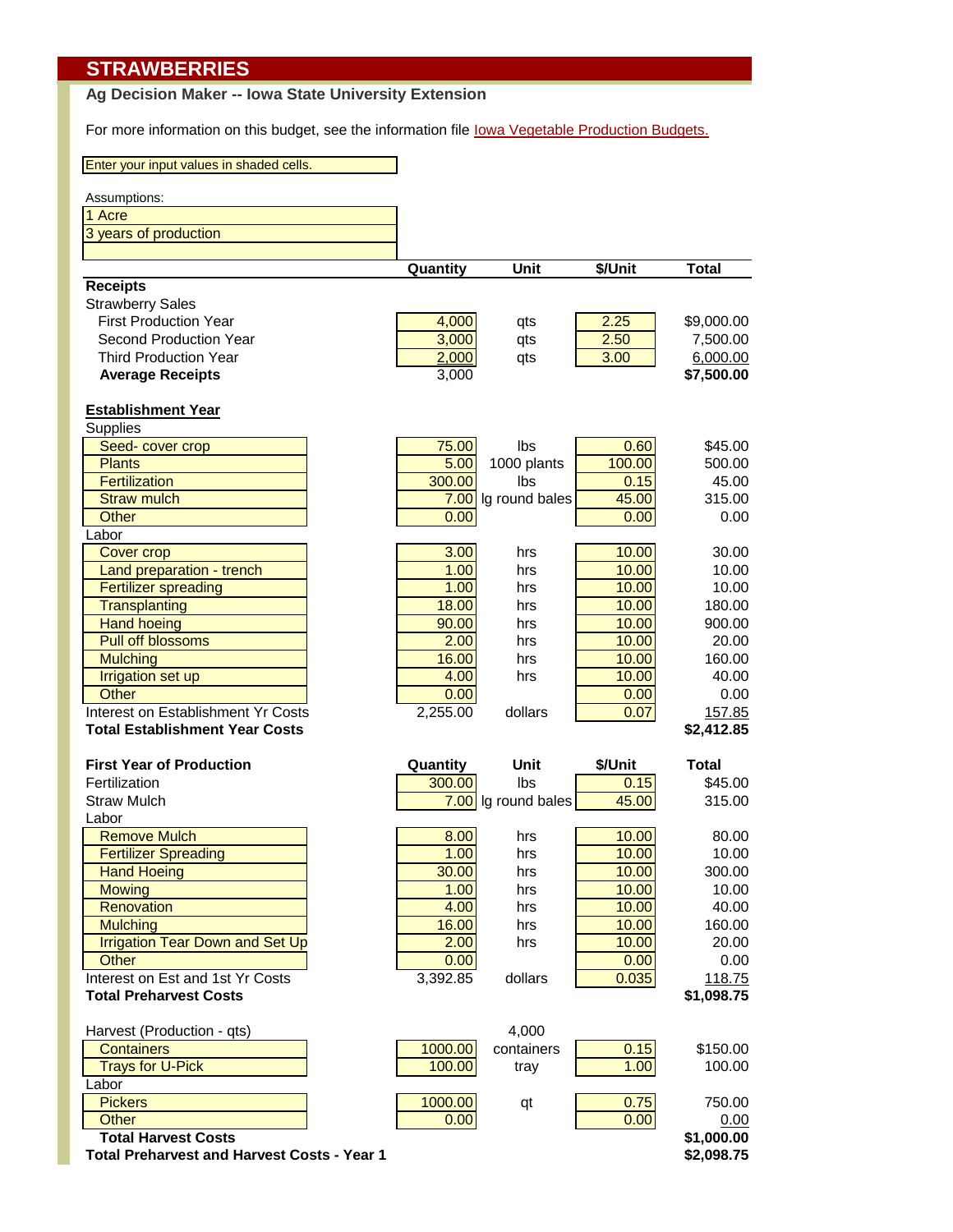

 $\overline{\mathbb{R}}$